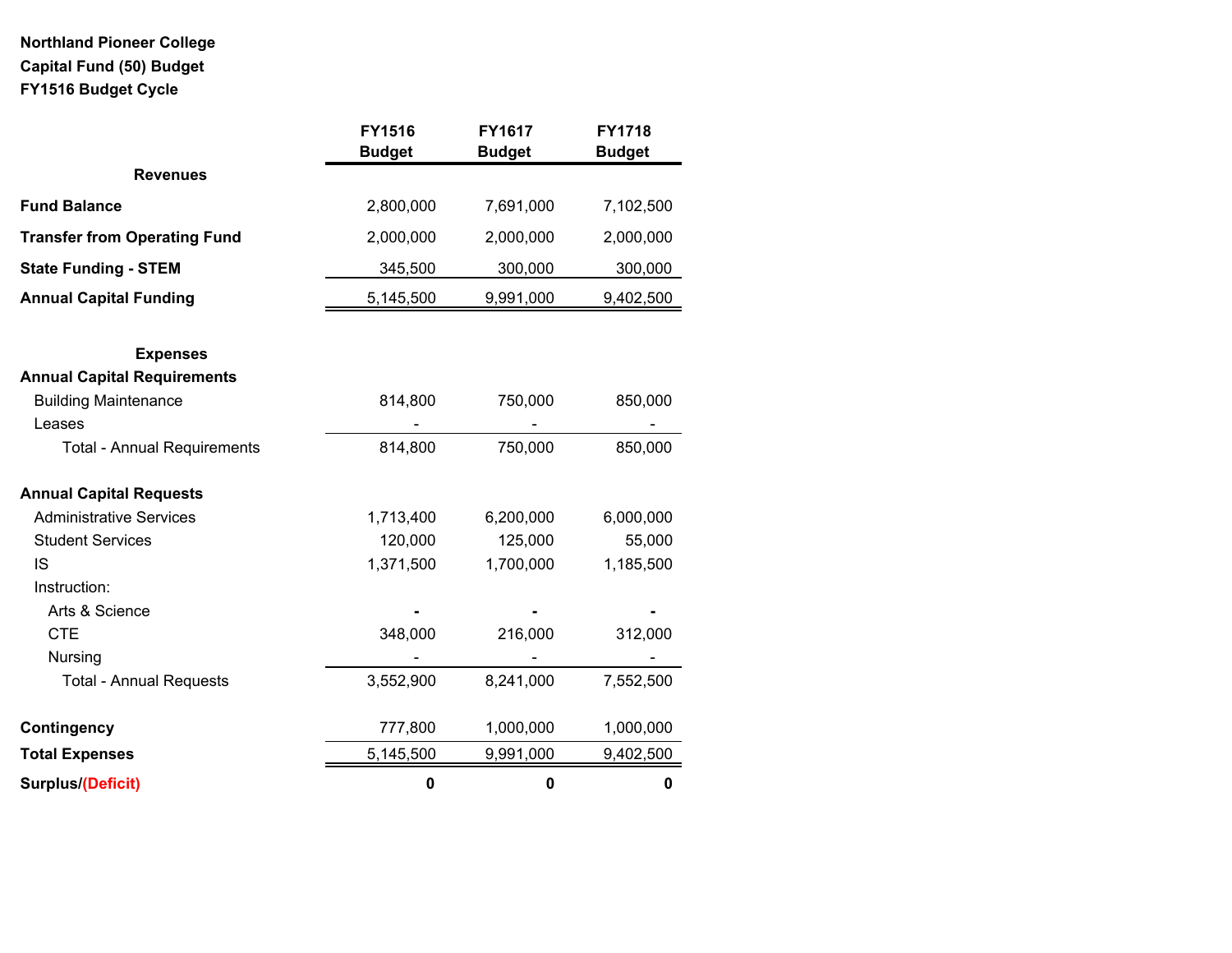| Div                | <b>Dept</b>                    | FY1516 Budget<br><b>Request</b><br>\$ | <b>Request</b><br>\$     | FY16/17 Budget FY17/18 Budget<br><b>Request</b><br>\$ | <b>Description of Capital Item(s) Requested</b>                                                                                                                        | <b>Justification for Request</b>                                                                                                                                                                                                                                                     | <b>How Does Request Tie to</b><br><b>Strategic Plan?</b>                                                                  | Postponed?<br>Y/N |
|--------------------|--------------------------------|---------------------------------------|--------------------------|-------------------------------------------------------|------------------------------------------------------------------------------------------------------------------------------------------------------------------------|--------------------------------------------------------------------------------------------------------------------------------------------------------------------------------------------------------------------------------------------------------------------------------------|---------------------------------------------------------------------------------------------------------------------------|-------------------|
| <b>ANN REQMNT</b>  | <b>ADM SVC</b><br><b>MAINT</b> | 814,800                               | 750,000                  |                                                       | 850,000 Annual Building Maintenance                                                                                                                                    | <b>Annual Capital Requirements</b><br>backlog of maintenance items                                                                                                                                                                                                                   | Pillar 6. Needed in the<br>maintenance department to<br>keep buildings and grounds<br>in to condition.                    | No                |
| <b>ANN REQMNT</b>  |                                | 814,800                               | 750,000                  | 850,000                                               |                                                                                                                                                                        |                                                                                                                                                                                                                                                                                      |                                                                                                                           |                   |
| CONTINGENCY        | VP Admin                       | 777,800                               | 1,000,000                |                                                       | 1,000,000 Contingency                                                                                                                                                  |                                                                                                                                                                                                                                                                                      |                                                                                                                           |                   |
| <b>CONTINGENCY</b> |                                | 777,800                               | 1,000,000                | 1,000,000                                             |                                                                                                                                                                        |                                                                                                                                                                                                                                                                                      |                                                                                                                           |                   |
| ADM SVC            | <b>TRANS</b>                   | 11,000                                |                          |                                                       | Air Compressor                                                                                                                                                         | Replace worn out machine                                                                                                                                                                                                                                                             | To service fleet and feed air<br>into the maintenance shop                                                                | <b>No</b>         |
| ADM SVC            | <b>TRANS</b>                   | 27,500                                | $\overline{a}$           | $\mathcal{L}_{\mathcal{A}}$                           | Repaint maintenance and IS vehicles (4)                                                                                                                                | Vehicles rusting                                                                                                                                                                                                                                                                     | Extend life of fleet                                                                                                      | No                |
| ADM SVC            | <b>MAINT</b>                   | 50,000                                | $\overline{\phantom{a}}$ | $\sim$                                                | Professional/Consulting Services                                                                                                                                       | Architecture & Engineering<br>Services                                                                                                                                                                                                                                               |                                                                                                                           |                   |
| ADM SVC            | <b>MAINT</b>                   | 14,900                                |                          | $\overline{\phantom{a}}$                              | Lawnmower                                                                                                                                                              | replace 10 yr old machine                                                                                                                                                                                                                                                            | Pillar 6. Needed in the<br>maintenance department to<br>keep buildings and grounds<br>in to condition.                    | <b>No</b>         |
| ADM SVC            | <b>MAINT</b>                   | 10,000                                |                          | $\overline{\phantom{a}}$                              | Storage containers                                                                                                                                                     | storage space for materials<br>and equipment at WMC<br>maintenance shop                                                                                                                                                                                                              | Pillar 6. Needed in the<br>maintenance department to<br>keep buildings and grounds<br>in to condition.                    | Yes               |
| ADM SVC            | <b>MAINT</b>                   | 1,600,000                             | 2,000,000                |                                                       | 1,800,000 Annual Deferred Maintenance & Master<br><b>Facilities Projects</b>                                                                                           | In addition to capital budget for Pillar 6 -Strengthen Facilities<br>ongoing maintenance a "catch through Planning,<br>up" campaign is needed to<br>bring facilities up to standards<br>college-wide. Also, includes<br>some projects identified in the<br>Master Facilities report. | Development and Renewal                                                                                                   | <b>No</b>         |
| <b>ADM SVC</b>     | <b>MAINT</b>                   |                                       | 4,200,000                |                                                       | 4,200,000 WMC Expansion<br>Phase I FY16/17<br>Phase II FY17/18                                                                                                         | Relocation of off campus<br>facility use plus addition of<br>new programs and<br>classrooms.                                                                                                                                                                                         | Pillar 6 - Strengthen Facilities<br>through Planning,<br>Development and Renewal                                          | Yes               |
| <b>ADM SVC</b>     |                                | 1,713,400                             | 6,200,000                | 6,000,000                                             |                                                                                                                                                                        |                                                                                                                                                                                                                                                                                      |                                                                                                                           | No                |
| <b>STUD SERV</b>   | LIBRARY                        | 55,000                                | 55,000                   |                                                       | 55,000 print, audio, video                                                                                                                                             | These materials are for<br>student and faculty research<br>and instruction. It should be<br>noted that the average price of plans for maintianing and<br>books in the Humanities.                                                                                                    | HLC 2b The organization's<br>resource base supports its<br>educational programs and its<br>strengthening their quality in | No                |
| <b>STUD SERV</b>   | <b>MARKETING</b>               | 65,000                                | 70,000                   |                                                       | Rebuild entire www.NPC.edu site in Drupal 8<br>software, make site mobile friendly, improve<br>user experience and SEO results.<br>Project may be finalized in FY1617. | Rebuild entire www. Npc.edue Pres Initiative 6: 1.1.2: 2.1.1:<br>site in Drupal 8 software,<br>make site mobile firendly,<br>improve user experience and<br>SEO results.                                                                                                             | 2.1.3; 3.1.1; 4.1.3; 6.1.4;                                                                                               | No                |
| <b>STUD SERV</b>   |                                | $\overline{120,000}$                  | 125,000                  | 55,000                                                |                                                                                                                                                                        |                                                                                                                                                                                                                                                                                      |                                                                                                                           | No                |
| IS                 | <b>CTE</b>                     | 5,000                                 |                          |                                                       | Enroute Pro with seats for 10 users                                                                                                                                    | PDC-CON-current industry<br>standards                                                                                                                                                                                                                                                | <b>Pillar 1.1.1</b>                                                                                                       | No                |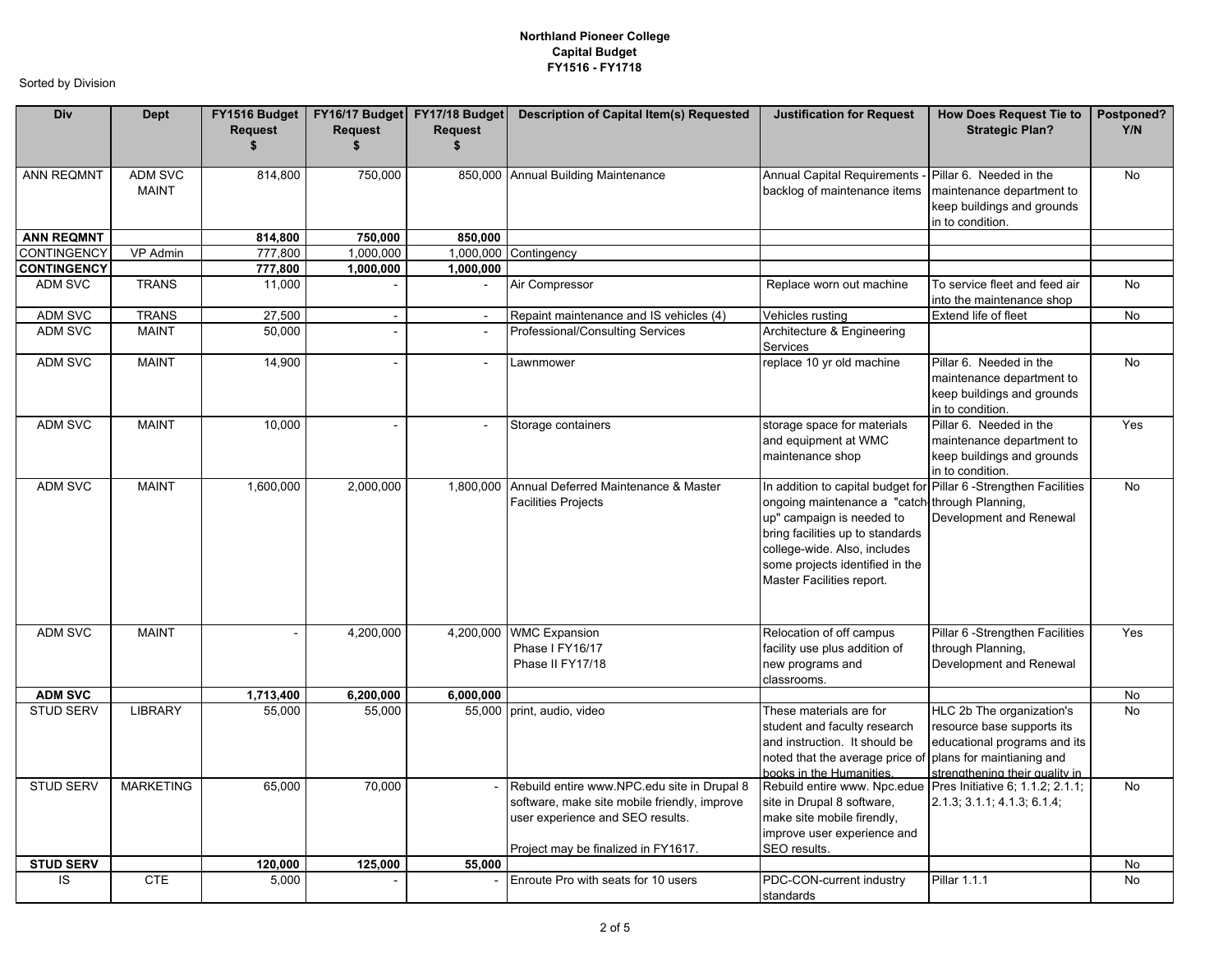| Div            | <b>Dept</b>    | Request<br>\$ | <b>Request</b><br>\$ | <b>Request</b><br>$\mathbf{s}$ | FY1516 Budget   FY16/17 Budget   FY17/18 Budget   Description of Capital Item(s) Requested | <b>Justification for Request</b>                                                                                        | <b>How Does Request Tie to</b><br><b>Strategic Plan?</b> | Postponed?<br>Y/N |
|----------------|----------------|---------------|----------------------|--------------------------------|--------------------------------------------------------------------------------------------|-------------------------------------------------------------------------------------------------------------------------|----------------------------------------------------------|-------------------|
| IS             | <b>CTE</b>     | 21,000        |                      |                                | - WMC-ATO-CNC Router & Wireless                                                            | Update System to Support<br>Laptops and more students                                                                   | <b>Pillar 3.1.1</b>                                      | No                |
| <b>IS</b>      | <b>CTE</b>     |               | 5,000                |                                | 3-D Printer                                                                                | PDC-MET-Current Industry<br>Standards                                                                                   | Pillar 1.1.1                                             | Yes               |
| <b>IS</b>      | <b>CTE</b>     | 4.500         |                      |                                | 4.500 ATO - CDX - Auto Online Trainers                                                     | <b>Trainers for Automotive</b><br>program at WMC                                                                        | Pillar 3.1.1, Pillar 1.1.1                               | <b>No</b>         |
| IS             | Exec<br>Team   | 25,000        | 15,000               |                                | 15,000 Retention Management Software Consulting                                            | Consulting for software<br>implementation                                                                               | Pillar 3.1.1, 3.2.1                                      | No                |
| IS             | Exec<br>Team   | 65,000        |                      |                                | <b>Retention Management Software</b>                                                       | Software to assist with Student Pillar 1.1.1<br>Success, Completion, Quality<br>Initiative                              |                                                          | <b>No</b>         |
| <b>IS</b>      | <b>IS</b>      | 205,000       | 225,000              |                                | 250,000 Jenzabar Maintenance                                                               | Yearly Maintenance Contract                                                                                             | Pillar 3.1.1, 3.2.1                                      | <b>No</b>         |
| $\overline{S}$ | $\overline{S}$ | 45,000        | 45,000               |                                | 45,000 NOLIJ Web Maintenance                                                               | Yearly Maintenance Contract                                                                                             | Pillar 3.1.1, 3.2.1                                      | <b>No</b>         |
| IS             | $\overline{S}$ | 17,000        | 17,500               |                                | 18,000 HP Server Contracts from FY1314 budget                                              | Yearly Maintenance Contract                                                                                             | Pillar 3.1.1, 3.2.1                                      | No                |
| IS             | IS.            | 30,000        | 30,000               |                                | 30,000 Jenzabar Consultants                                                                | Consultant training/update<br><b>NPC Servers</b>                                                                        | Pillar 3.1.1, 3.2.1, 3.2.2                               | No                |
| IS             | IS             | 50,000        | 50,000               |                                | 50,000 IS Professional Services                                                            | Outside Consultant as needed Pillar 3.1.1                                                                               |                                                          | No                |
| IS             | $\overline{s}$ | 8,000         | 2,000                |                                | 2,000 Nolij Web Project Manager Consultant                                                 | Outside Consultant for<br>Document Imaging                                                                              | Pillar 3.1.1, 3.2.1                                      | <b>No</b>         |
| IS             | $\overline{S}$ | 60,000        | 55,000               |                                | 58,000 9 Smartboards and Projectors (includes<br>polycom & doc cameras)                    | 9 Smart Classrooms - NEW,<br>supports CTE and other<br>divisions                                                        | Pillar 3.1.1, 3.2.1, Pillar 1.1                          | No                |
| IS             | $\overline{S}$ | 65,000        | 68,000               |                                | 72,000 10 Smartboards & Projectors                                                         | Lifecycle Replacement                                                                                                   | Pillar 3.1.1, 3.2.1                                      | <b>No</b>         |
| <b>IS</b>      | $\overline{s}$ | 180,000       | 180,000              |                                | 180,000 Server Replacements @ 4 years                                                      | Update Aging Server/Blade<br>Cycle                                                                                      | Pillar 3.1.1                                             | <b>No</b>         |
| IS             | $\overline{S}$ | 200,000       | 200,000              |                                | 200,000 Replace old routers, switches and AP's @ 6<br>ears                                 | Update Aging Routers,<br>Switches, and Aps                                                                              | Pillar 3.1.1                                             | <b>No</b>         |
| IS             | <b>IS</b>      | 95,000        | 500,000              |                                | Upgrade WAN Links FY16/17 Phase II                                                         | Upgrade remaining WAN radio Pillar 3.3.1<br>links for increased capacity at<br>all other NPC owned network<br>locations |                                                          | No                |
| IS             | <b>IS</b>      | 12,000        | 14,000               |                                | 15,000 UPS (batteries for servers) lifecycle<br>Replacements @ 5 years                     | Replace aging UPS systems                                                                                               | <b>Pillar 3.1.1</b>                                      | No                |
| IS             | IS             | 150,000       | 125,000              |                                | 100,000 Computers @ 4 years (230)                                                          | Replace aging computers                                                                                                 | Pillar 3.1.1                                             | No                |
| <b>IS</b>      | <b>IS</b>      | 35,000        | 37,000               |                                | 40,000 Printers @ 3 years                                                                  | Replace aging printers                                                                                                  | Pillar 3.1.1                                             | <b>No</b>         |
| <b>IS</b>      | <b>IS</b>      | 30,000        | 30,000               |                                | 30,000 Monitors @ 4 years                                                                  | Replace aging monitors                                                                                                  | Pillar 3.1.1                                             | <b>No</b>         |
| $\overline{S}$ | <b>IS</b>      | 40,000        | 40,000               |                                | 40,000 iPads (iPad lifecycle 4 years)                                                      | Replace some laptops with<br>iPads to allow traveling staff to                                                          | Pillar 3.1.1                                             | Yes               |
| IS             | <b>IS</b>      |               |                      |                                | 2,000 Thin Clients (6 year life cycle)                                                     | Replace aging Thin Clients                                                                                              | Pillar 3.1.1                                             | <b>No</b>         |
| <b>IS</b>      | IS/HR          |               | 30,000               |                                | Integrated Photo ID/Data Card for students<br>and employees                                | IS/HR will work together to<br>establish a system and                                                                   | Pillar 3.3.1, 3.3.2                                      | Yes               |
| <b>IS</b>      | PAD            | 24,000        | 24,000               |                                | 24,000 Konica Minolta Copier Lease                                                         | Old Copier at end of life was<br>replaced with new to continue                                                          | <b>Pillar 3.2.1</b>                                      | No                |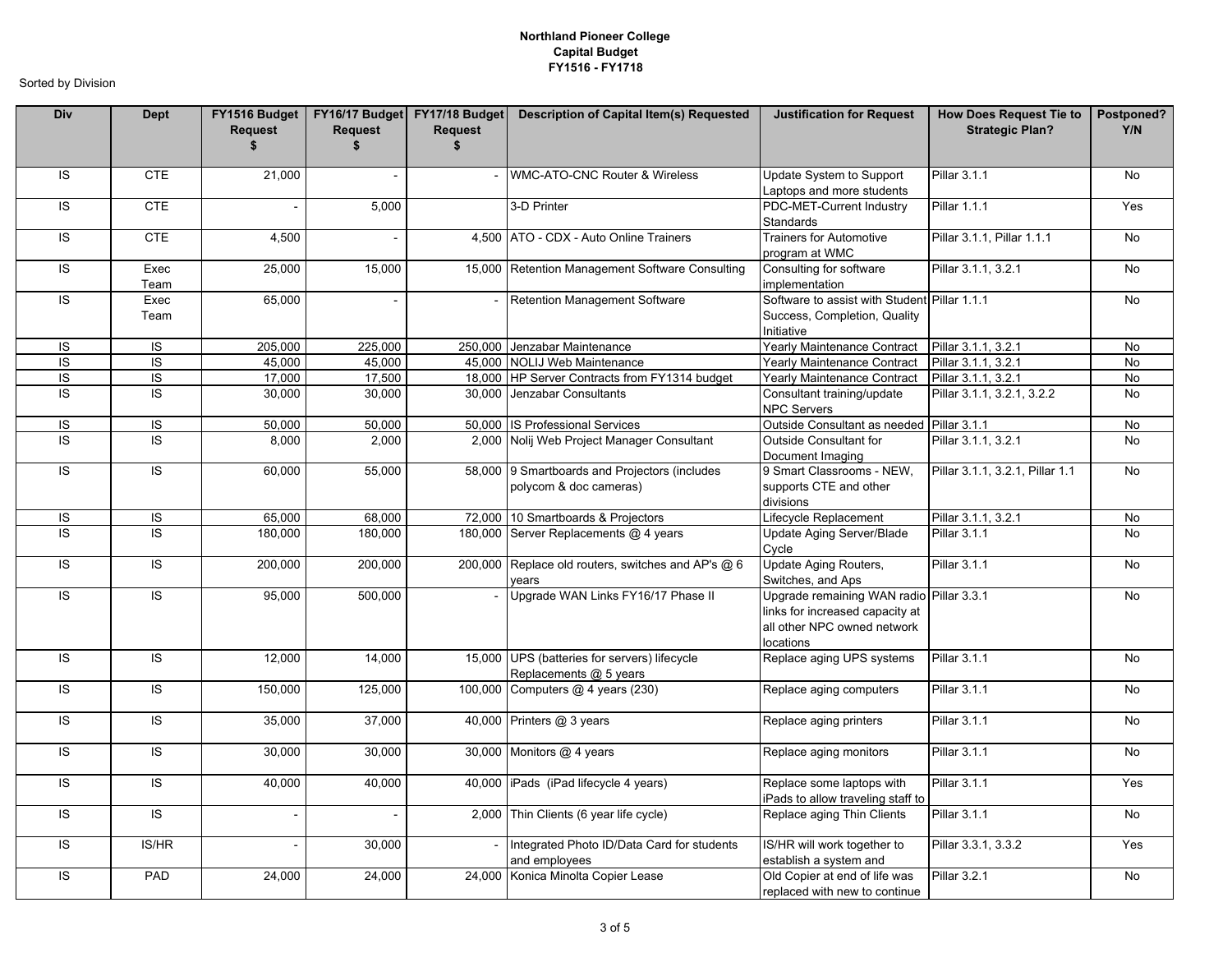| Div        | <b>Dept</b>    | Request<br>\$            | FY1516 Budget   FY16/17 Budget   FY17/18 Budget<br><b>Request</b><br>\$ | <b>Request</b><br>\$     | Description of Capital Item(s) Requested                                                                                                                      | <b>Justification for Request</b>                                                       | <b>How Does Request Tie to</b><br><b>Strategic Plan?</b>                                                                                                         | Postponed?<br>Y/N |
|------------|----------------|--------------------------|-------------------------------------------------------------------------|--------------------------|---------------------------------------------------------------------------------------------------------------------------------------------------------------|----------------------------------------------------------------------------------------|------------------------------------------------------------------------------------------------------------------------------------------------------------------|-------------------|
| <b>IS</b>  | PAD            | 5,000                    | 7,500                                                                   |                          | 10,000 Replacement of aging and broken equipment                                                                                                              | To maintain a professional<br>print production for staff and                           | Pillar 3.1.1                                                                                                                                                     | <b>No</b>         |
| IS         |                | 1,371,500                | 1,700,000                                                               | 1,185,500                |                                                                                                                                                               |                                                                                        |                                                                                                                                                                  | Yes               |
| <b>CTE</b> | <b>AJS</b>     |                          | 20,000                                                                  |                          | <b>Wrestling Mats</b>                                                                                                                                         | Replacements                                                                           | Mats needed for Defensive<br>Tasks                                                                                                                               | No                |
| <b>CTE</b> | <b>ATO</b>     | 15,000                   | 20,000                                                                  |                          | 22,000 Three Scanners                                                                                                                                         | Keep to Current Industry<br>Standards                                                  | 1.1.1                                                                                                                                                            | Yes               |
| <b>CTE</b> | <b>ATO</b>     | 21,000                   |                                                                         | $\blacksquare$           | <b>Alignment Machine</b>                                                                                                                                      | Keep to current industry<br>standards                                                  | 6.2.3 Identify specific facility<br>needs for existing and future<br>programs throughout the<br>district Supports HLC Core<br>Components.<br>2ad, 3c, 4ac, 5abcd | <b>No</b>         |
| <b>CTE</b> | <b>ATO</b>     | $\sim$                   | $\overline{\phantom{a}}$                                                |                          | 8,000 Air Compresser                                                                                                                                          | Replacement of current one                                                             | 1.1.1                                                                                                                                                            | No                |
| <b>CTE</b> | <b>ATO</b>     | 8,000                    | $\sim$                                                                  | $\sim$                   | Steam cleaner                                                                                                                                                 | Replace current wore out one                                                           | 1.1.1                                                                                                                                                            | No                |
| <b>CTE</b> | <b>ATO</b>     |                          | 20,000                                                                  | $\blacksquare$           | 4 top and bottom toolboxes complete w/Tools                                                                                                                   | Keep up with the amount of<br>students                                                 | 6.2.3 Identify specific facility<br>needs for existing and future<br>programs throughout the<br>district Supports HLC Core<br>Components.<br>2ad, 3c, 4ac, 5abcd | <b>No</b>         |
| <b>CTE</b> | <b>ATO</b>     | 20,000                   | 20,000                                                                  |                          | 20,000 2007 & up cars                                                                                                                                         | Keep to current industry<br>standards                                                  | 6.2.3 Identify specific facility<br>needs for existing and future<br>programs throughout the<br>district Supports HLC Core<br>Components.<br>2ad, 3c, 4ac, 5abcd | <b>No</b>         |
| <b>CTE</b> | <b>CON</b>     | 10,000                   |                                                                         | $\mathbf{r}$             | Man Lift                                                                                                                                                      | Equipment needed for level 4                                                           | 1.1.1                                                                                                                                                            | Yes               |
| <b>CTE</b> | <b>FRS</b>     | 25,000                   | 25,000                                                                  |                          | 25,000 Five SCBA Equipment                                                                                                                                    | Must Replace Old Equipment<br>with Replacement Cycle-Live<br><b>Burns</b>              | 1.1.1                                                                                                                                                            | No                |
| <b>CTE</b> | <b>FRS</b>     | 6,000                    | $\overline{\phantom{a}}$                                                | $\overline{\phantom{a}}$ | <b>Electric Hose Tester</b>                                                                                                                                   | <b>NFPA Standards</b>                                                                  | Requirement of National<br>Certification                                                                                                                         | No                |
| <b>CTE</b> | <b>FRS</b>     | $\overline{\phantom{a}}$ | $\overline{a}$                                                          |                          | 75,000 Purchase used firetruck.                                                                                                                               | replace current Fire Engine<br>being used to instruct students<br>in FF I & II Courses | Pillar 1 - Advance High<br><b>Quality Accessible Learning</b><br>Opportunities                                                                                   | Yes               |
| <b>CTE</b> | <b>FRS</b>     | 100,000                  |                                                                         |                          | Mobile Flash Chamber<br>Moved from FY1415 on 5/22/15 due to lead<br>time in ordering equipment. Reduced amount<br>from \$125,000 to \$100,000 based on quote. | Add additional Flash Chamber<br>for live Fire Training                                 | Pillar 6 - Strengthen Facilities<br>through Planning,<br>Development and Renewal                                                                                 | Yes               |
| <b>CTE</b> | <b>IMO/MET</b> | 37,000                   |                                                                         |                          | <b>Baxter Robot</b>                                                                                                                                           | Interactive Robot Current<br><b>Industry Standards</b>                                 | Pillar 6- Strengthen Facilities<br>through Planning,<br>Development and Renewal                                                                                  | Yes               |
| <b>CTE</b> | <b>IMO/MET</b> | $\overline{\phantom{a}}$ | $\overline{a}$                                                          |                          | 75,000 Lathe Machine                                                                                                                                          | Enhance Learning for<br><b>IMO/CNC</b>                                                 | Pillar 6 - Strengthen Facilities<br>through Planning,<br>Development and Renewal                                                                                 | Yes               |